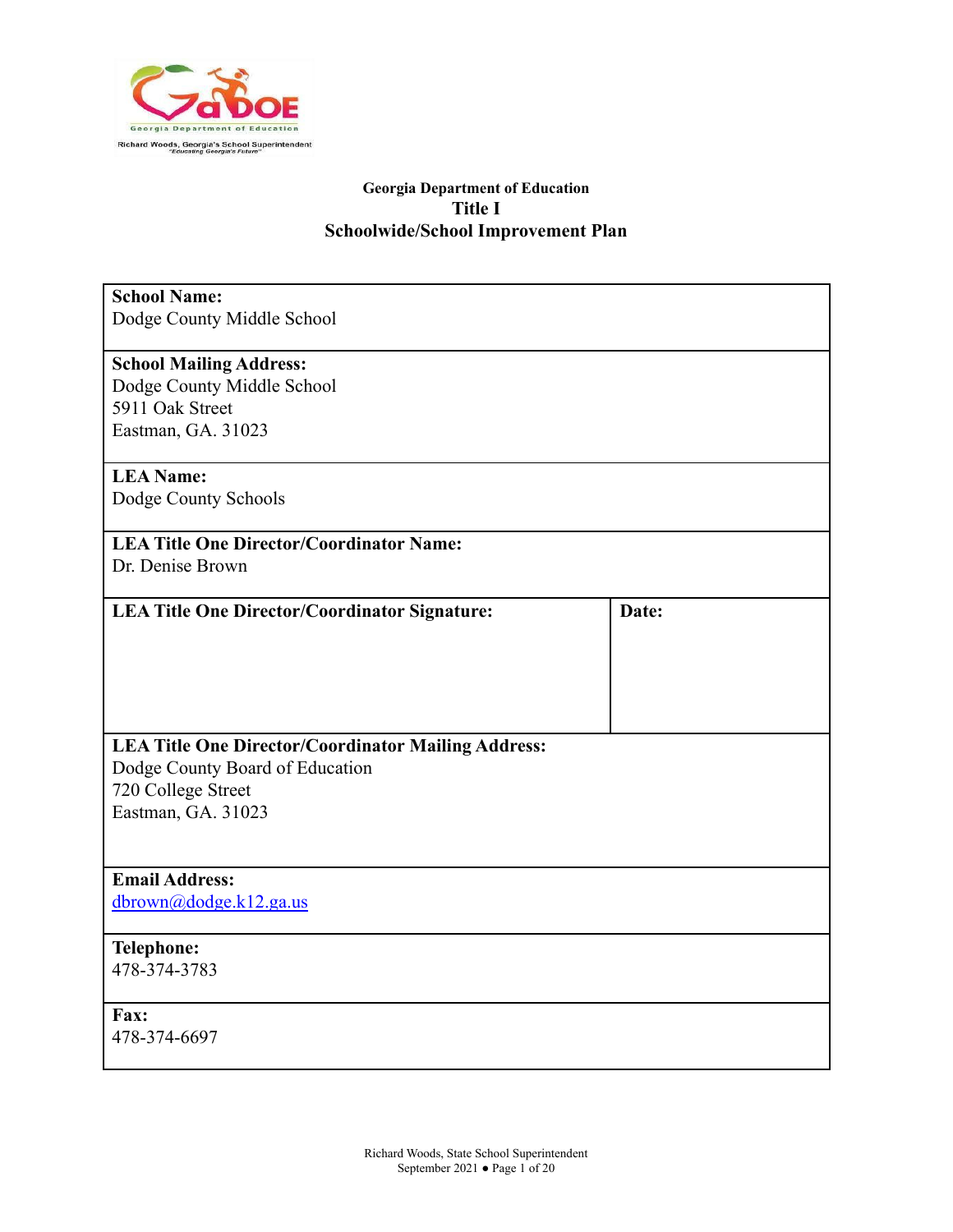

#### **SWP/SIP Template Instructions**

#### **Notes:**

- All components of a Title I Schoolwide Program Plan and a School Improvement Plan must be addressed. When using SWP and SIP checklists all components/elements marked as "Not Met" need additional development.
- Please add your planning committee members on the next page. Note: The planning team must involve parents in the planning process {SEC. 1114. SCHOOLWIDE PROGRAMS. 20 USC 6314. (ii) developed with the involvement of parents and other members of the community to be served and individuals who will carry out such plan, including teachers, principals, and administrators (including administrators of programs described in other parts of this title), and, if appropriate, pupil services personnel, technical assistance providers, school staff, and, if the plan relates to a secondary school, students from such school;}
- The asterisk (\*) denotes required components as set forth in Section 1114 of the Elementary and Secondary Education Act of 1965 (ESEA).
- Please submit your School Improvement Plan as an addendum at the end of the document.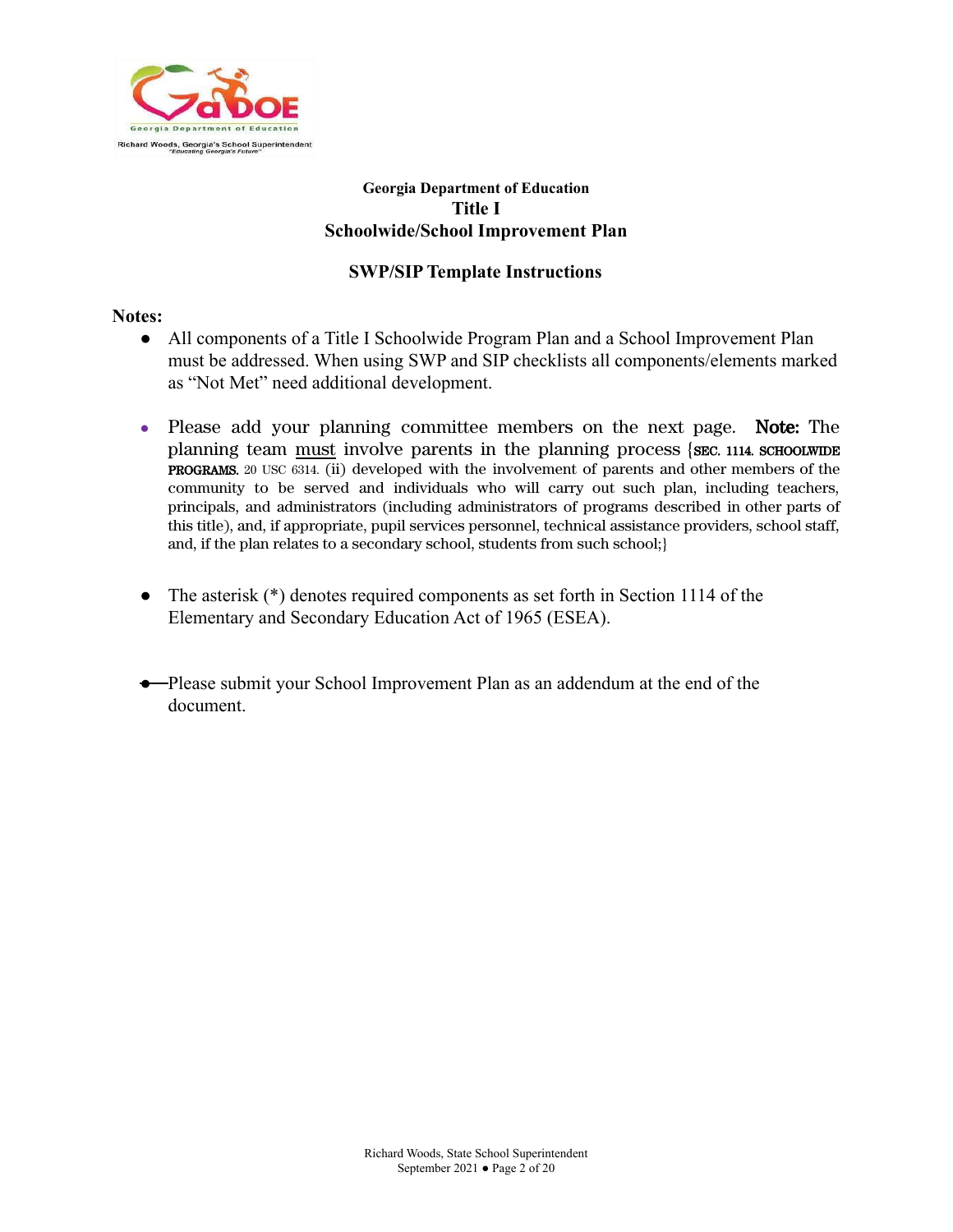

# **Title I Schoolwide/School Improvement Plan**

## **Planning Committee Members:**

| <b>NAME</b>                | <b>POSITION/ROLE</b>             |  |  |
|----------------------------|----------------------------------|--|--|
| <b>Marcie Jones</b>        | Principal                        |  |  |
| Dr. Jennifer Bellflower    | <b>Assistant Principal</b>       |  |  |
| Juaquita Williams          | <b>Assistant Principal</b>       |  |  |
| <b>Sierra McCall</b>       | Counselor                        |  |  |
| <b>Cindy Bearden</b>       | Counselor                        |  |  |
| <b>Molly Jeffries</b>      | 8 <sup>th</sup> Teacher          |  |  |
| <b>Stefanie Hargrove</b>   | $7th$ Teacher                    |  |  |
| <b>Kristen Jones</b>       | 6 <sup>th</sup> Teacher          |  |  |
| <b>Tonya Coleman</b>       | <b>Science Teacher</b>           |  |  |
| <b>Paula Cook</b>          | <b>Connections Teacher</b>       |  |  |
| <b>Brooke Villegas</b>     | <b>Math Teacher</b>              |  |  |
| <b>Alanna Sowell</b>       | <b>Social Studies Teacher</b>    |  |  |
| <b>Sarah Ashley Winans</b> | <b>ELA Teacher</b>               |  |  |
| <b>Angela Peacock</b>      | <b>Media Specialist</b>          |  |  |
| <b>Melissa Cape</b>        | <b>Special Education Teacher</b> |  |  |
| <b>Mariella Douglas</b>    | Parent                           |  |  |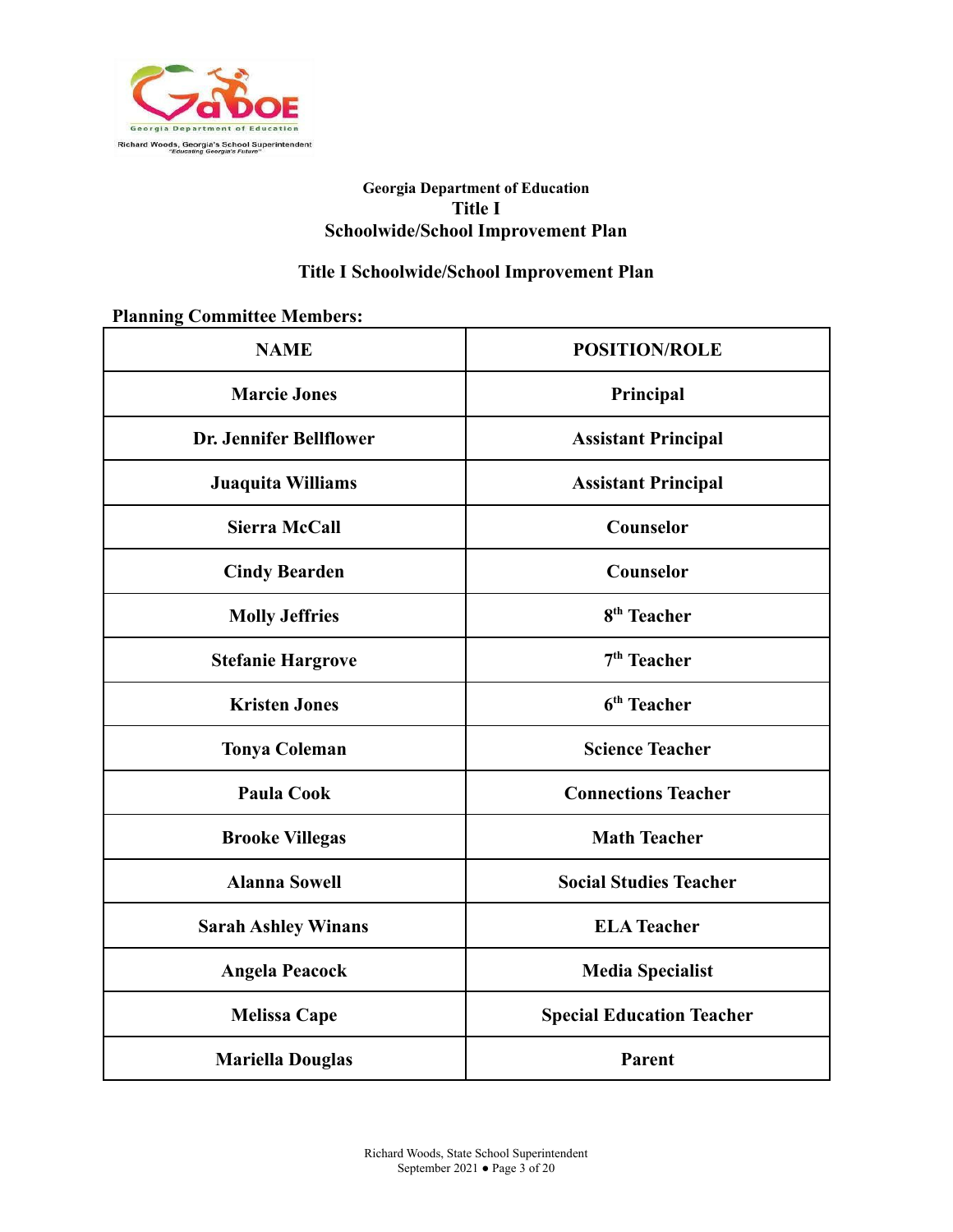

| <b>Kirk Smith</b>    | <b>Parent</b> |  |
|----------------------|---------------|--|
| <b>Kennon Graham</b> | <b>Parent</b> |  |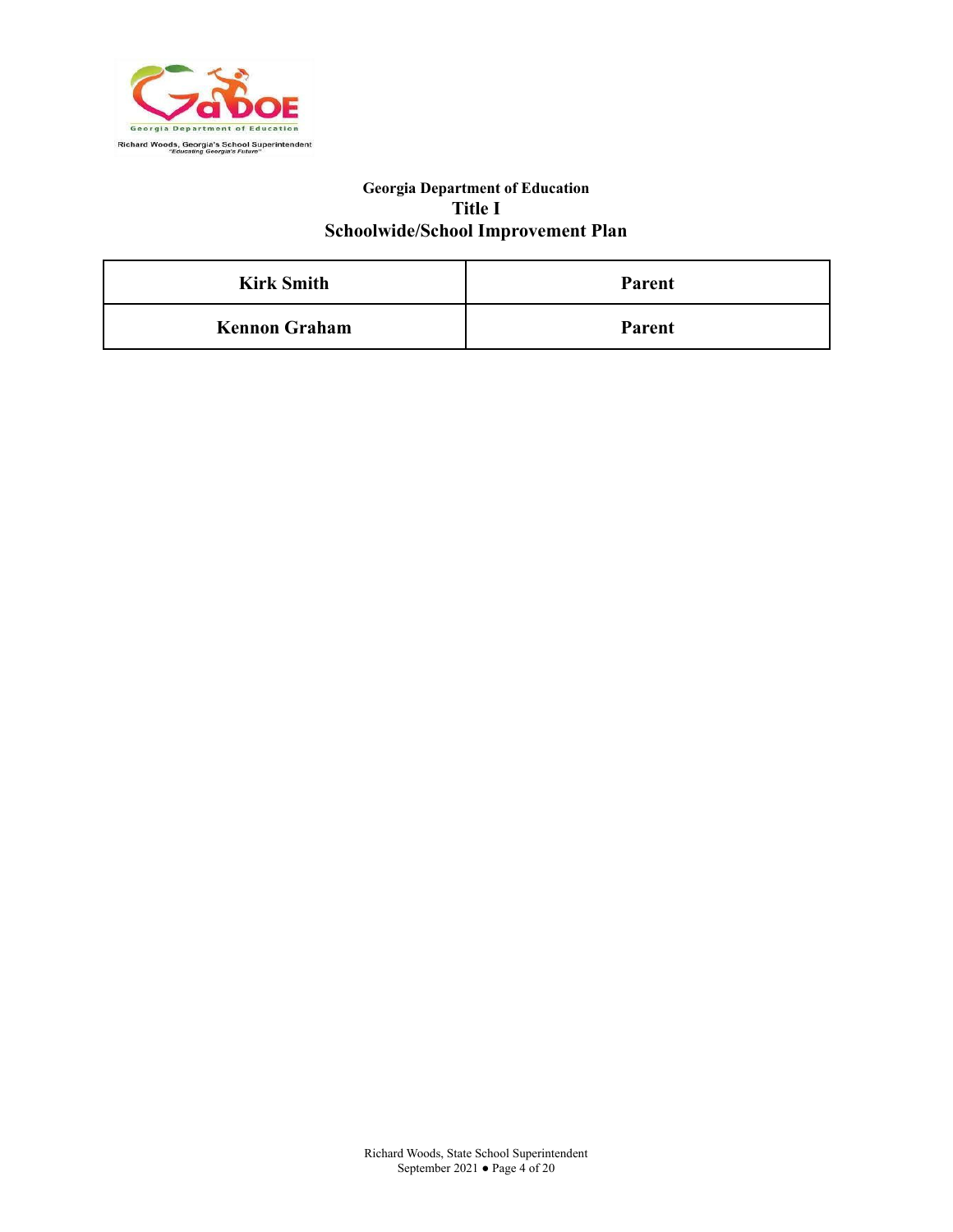

## **SIP Components**

\*1. A comprehensive needs assessment of the entire school that addresses all academic areas and other factors that may affect achievement.

*Response:*

- A. We have developed our schoolwide plan with the participation of individuals who will carry out the comprehensive schoolwide/school improvement program plan. Those persons involved were our administrators, grade level chairpersons, academic instructional staff, connections chairpersons, counselors, media specialist, student government representatives, parental involvement coordinator, parents, and community members. These people are integral to the operations and achievements of Dodge County Middle School. The committee members provided input into the development of our school improvement goals and reviewed the current strategies in place to help meet these goals. The teachers involved will be directly responsible in the implementation of the strategies outlined in the school improvement plan, and along with the parent representatives, will monitor the progress towards achieving the established goals.
- B. As a team, we conducted a comprehensive needs assessment that reflected on an analysis of school performance, culture, and academic data. The following achievement data were used to acquire this information: data review of Ga Milestone scores. In addition, the Title I Parent Survey results were used to evaluate the perceived strengths and weaknesses of Dodge County Middle School. Finally, the leadership team and school council members participated in brainstorming sessions to identify additional areas of need using the new CCRPI as a guide.
- C. There are presently English language learners enrolled at Dodge County Middle School. Students who are potentially eligible for the Migrant Education Program and/or ESOL services are identified during the registration process. The district MEP liaison makes contact with the family and conducts an interview to assist the family in completing the application for the Migrant Education Program. The ESOL coordinator, migrant education coordinator, and regular classroom teachers meet to review student records and make a determination regarding services. The student's guardian has the right to waive services. The migrant education coordinator and ESOL coordinator also assist in providing translation services to help families complete surveys, information sheets, and express concerns or ideas for improvements.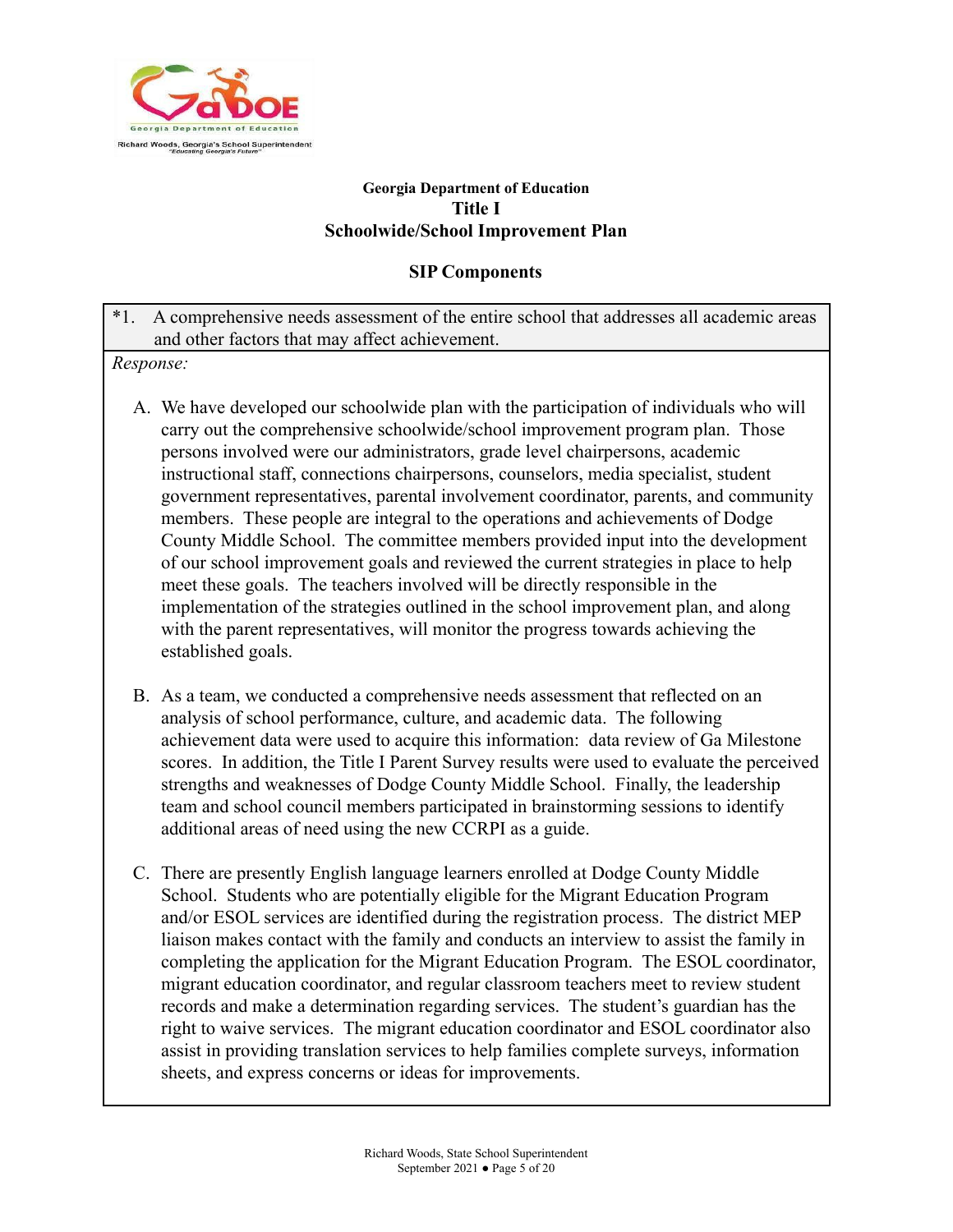

D. We have reflected on current achievement data that will help the school understand the subjects and skills in which teaching and learning need to be improved.

# **ACHIEVEMENT DATA: Georgia Milestone**

We have examined the Spring 2017, 2018, 2019 & 2021. Georgia Milestone results and identified those areas in greatest need of improvement. Chart indicates Proficiency in All-Students and Proficiency in SWD Sub group.

|             | 2017<br>Proficient<br>(Level 3)<br>All Students | 2018<br>Proficient<br>(Level 3)<br>All Students | 2019<br>Proficient<br>(Level 3)<br>All Students | 2021<br>Proficient<br>(Level 3)<br>All Students | 2021<br>Proficient +<br>Distinguished<br>(Level 3 & 4)<br>All Students |
|-------------|-------------------------------------------------|-------------------------------------------------|-------------------------------------------------|-------------------------------------------------|------------------------------------------------------------------------|
| <b>ELA</b>  | 32%                                             | 29%                                             | 28%                                             | 30%                                             | 27%                                                                    |
| <b>MATH</b> | 26%                                             | 28%                                             | 27%                                             | 23%                                             | 25%                                                                    |
| <b>SCI</b>  | 26%                                             | 22%                                             | 16%                                             | 12%                                             | 22%                                                                    |
| <b>SS</b>   | 24%                                             | 33%                                             | 26%                                             | 22%                                             | 21%                                                                    |

|             | 2017<br>Proficient<br>(Level 3)<br><b>SWD</b><br>Subgroup | 2018<br>Proficient<br>(Level 3)<br><b>SWD</b><br>Subgroup | 2019<br>Proficient<br>(Level 3)<br><b>SWD</b><br>Subgroup | 2021<br>Proficient<br>(Level 3)<br><b>SWD</b><br>Subgroup | 2021<br>Proficient $+$<br>Distinguished<br>(Level $3 & 4$ )<br>SWD Subgroup |
|-------------|-----------------------------------------------------------|-----------------------------------------------------------|-----------------------------------------------------------|-----------------------------------------------------------|-----------------------------------------------------------------------------|
| <b>ELA</b>  | 6%                                                        | $2\%$                                                     | $2\%$                                                     | $4\%$                                                     | $5\%$                                                                       |
| <b>MATH</b> | 9%                                                        | $4\%$                                                     | 3%                                                        | 12%                                                       | 13%                                                                         |
| <b>SCI</b>  | 11%                                                       | 7%                                                        | $4\%$                                                     | 5%                                                        | $5\%$                                                                       |
| <b>SS</b>   | 3%                                                        | $2\%$                                                     | 7%                                                        | 5%                                                        | 10%                                                                         |

Dodge County Middle School's academic targets will include improvements in each core content area as measured by the Georgia Milestones Assessments. Students with disabilities are being scheduled in inclusion classes for science and social studies. SWDs are continuing to be served in self-contained classes in areas of ELA and Math. In addition, DCMS strives to have at least 95% participation on each exam as required by the CCRPI. There is no achievement data available from the 2020-2021.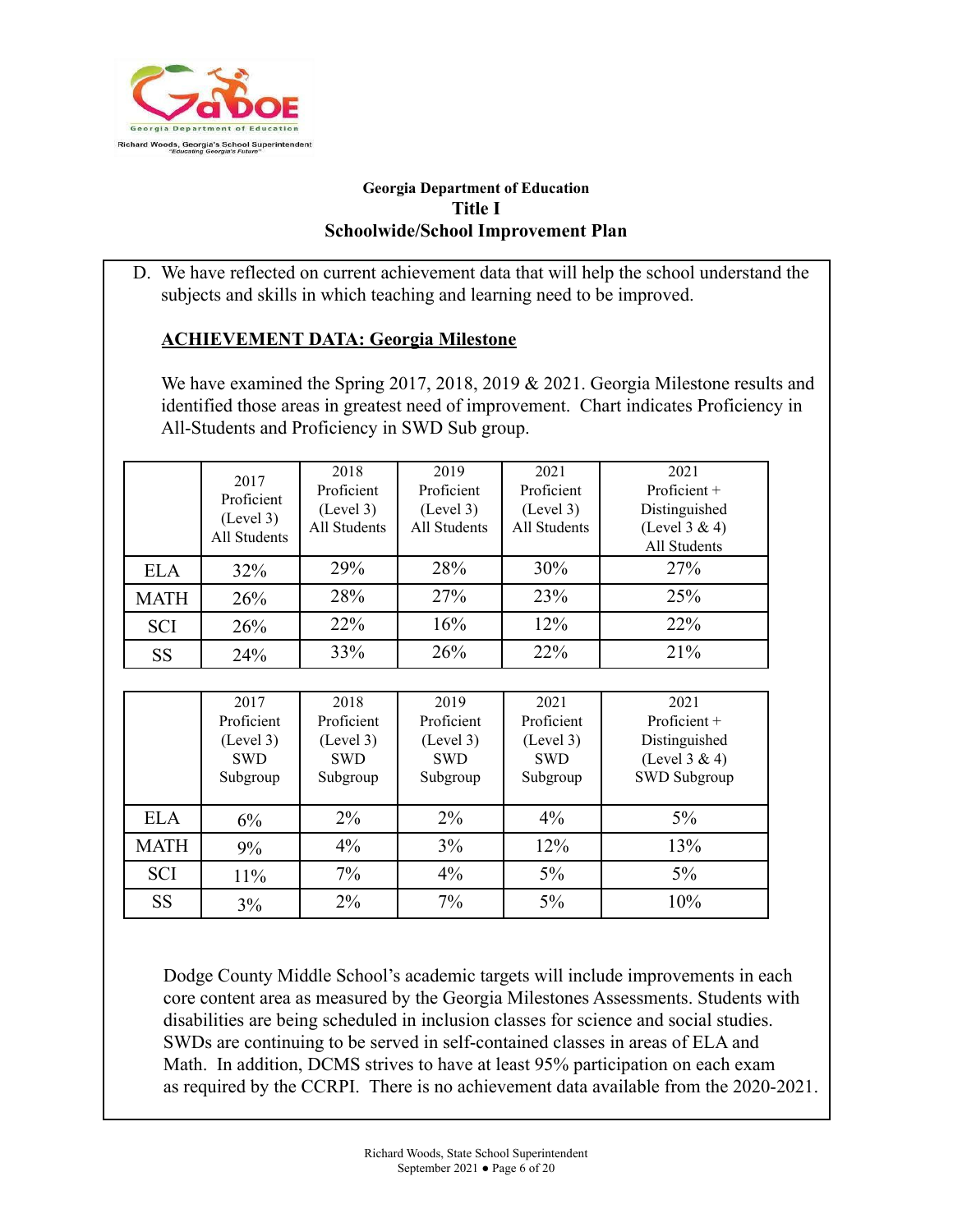

# **CCRPI & School Climate Star Rating Results:**

We have examined the Title 1 Parent Surveys and were awarded the following School Climate Star Rating results for the school years 2016, 2017, 2018, 2019. Also included are CCRPI scores.

|                                      | SY 2017 | SY 2018 | SY 2019 | SY 2020                  |
|--------------------------------------|---------|---------|---------|--------------------------|
| <b>CCRPI</b>                         |         | 76.     |         | No Score                 |
| School Climate<br><b>Star Rating</b> |         |         |         | No Score due<br>to COVID |

This diagnostic tool showed that we are on the right path in promoting school improvement by encouraging a safe and substance free learning environment and daily attendance, however our CCRPI dropped.

E. We have based our plan on information about all students in the school and identified students and groups of students who are not yet achieving to the State Academic content standards and the State student academic achievement standard including

Economically disadvantaged students (ED) . . .

African-American students

Students with disabilities (SWD). . .

Students with limited English proficiency (LEP)

# F. The data has helped us reach conclusions regarding achievement or other related data.

- 1. The major strengths we found in our program were . . .
	- **o** Milestone lexile scores indicate that students reading AT or ABOVE grade level were as follows:  $6<sup>th</sup>$  grade- 50%,  $7<sup>th</sup>$  grade-69%,  $8<sup>th</sup>$  grade- 72%
	- **o** Percentage of students Proficient (level 3-4):  $7<sup>th</sup>$  grade 33% was above system and RESA district percentage of  $32\%$ .  $8<sup>th</sup>$  grade  $43\%$  was tied with system and state percentage 43% and above RESA district percentage of 41%
	- o Title I Parent Survey indicates parents are willing and feel welcome to participate in events at the school.
- 2. The major needs we discovered were . . .
	- $\circ$  Weaknesses include writing in ELA: Domain Specific- 6<sup>th</sup> grade and 8<sup>th</sup> grade-Narrative writing  $7<sup>th</sup>$  grade-Extended Writing – Language Usage/Conventions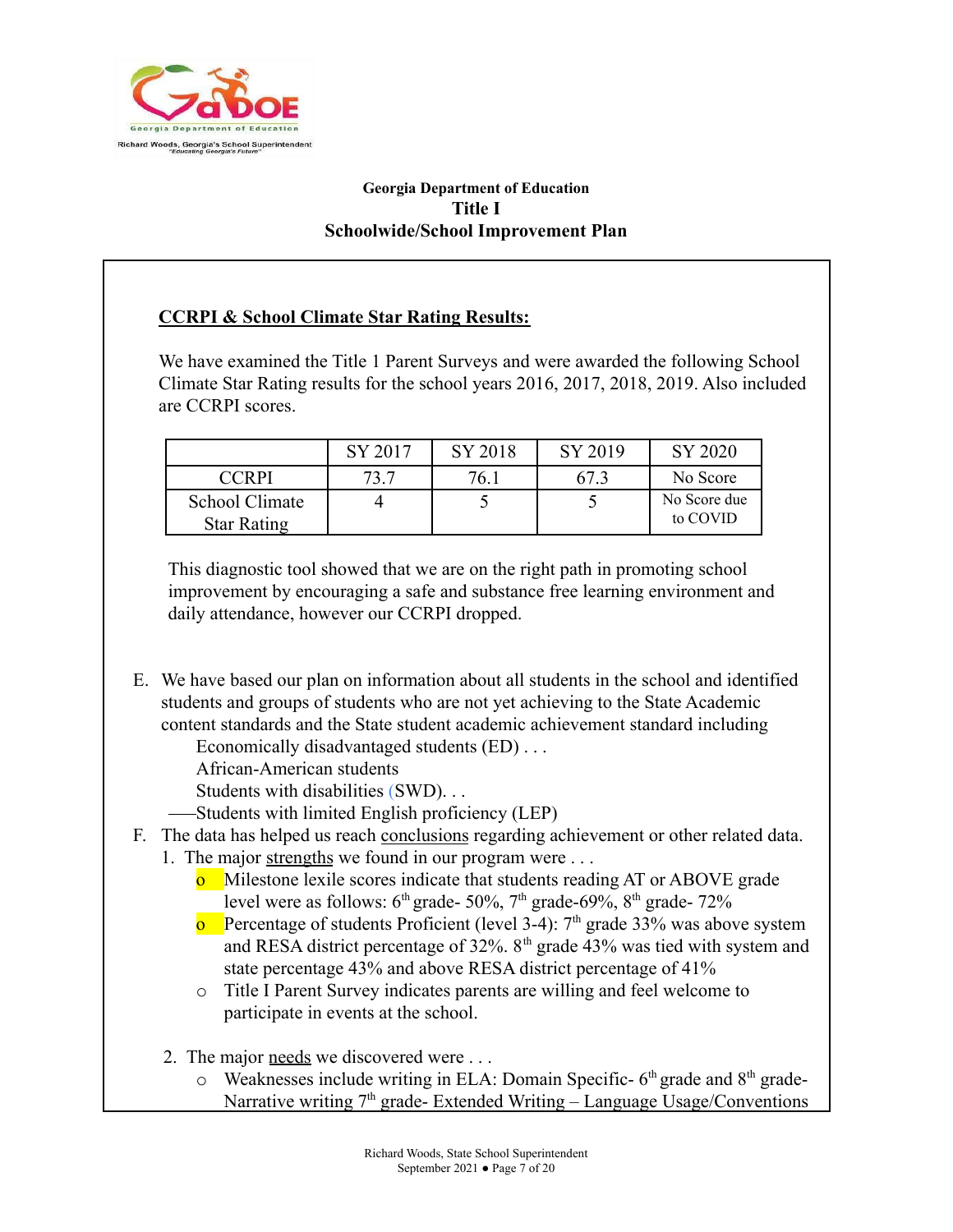

- $\circ$  In Mathematics,  $6<sup>th</sup>$  grade and  $8<sup>th</sup>$  grade showed needs improvement in domain of Geometry, and 7<sup>th</sup> grade indicated weakness in domain of Ratios and Proportional Relationships.
- $\circ$  In 8<sup>th</sup> grade Social Studies, the weakest area was the domain of Government/ Civics. In  $8<sup>th</sup>$  grade Science, the weakest area was domain of Matter.
- 3. The needs we will address are . . .
	- o Implementing writing across the Curriculum and Creative Writing courses
	- o Implementing remedial ELA & Math (REP) connections based on Milestone scores for 6, 7, 8 grades
	- o Continuing to offer Civics (Government) and STEM (Physical Science LAB) as connections to improve Milestone scores.
	- o Continuing to offer TEST PREP connections (USA Test Prep) based on Milestone scores for the  $7<sup>th</sup>$  and  $8<sup>th</sup>$  grade students
	- o Improving student behaviors through the use of A Second Chance Works (Restorative Justice Program).
- 4. The specific academic needs of those students that are to be addressed in the schoolwide program plan will be . . .
	- o Increase the number of students meeting or exceeding on the Science and Social Studies portions of the state mandated test.
	- o Increase student writing scores and target mid-point lexiles for increase reading ability.
	- o Academic support and remediation for the SWD subgroup and/or Tier 3 RTI groups
- 5. The ROOTCAUSE/s that we discovered for each of the needs were . . . (How did you get in this situation? What are some causes?)
	- o Many years of focusing on exclusively Math and ELA have caused academic achievement in other subjects, like Science and Social Studies to decline.
	- o Utilize the REP course more efficiently to help remediate students in the areas of English Language Arts and Math.
	- o Weak literacy skills among students beginning in elementary school.
	- o Due to the COVID-19 Pandemic, it was a struggle to provide students with the best education possible. Many of the students lost essential instructional time due to remote learning and distance learning because of the pandemic.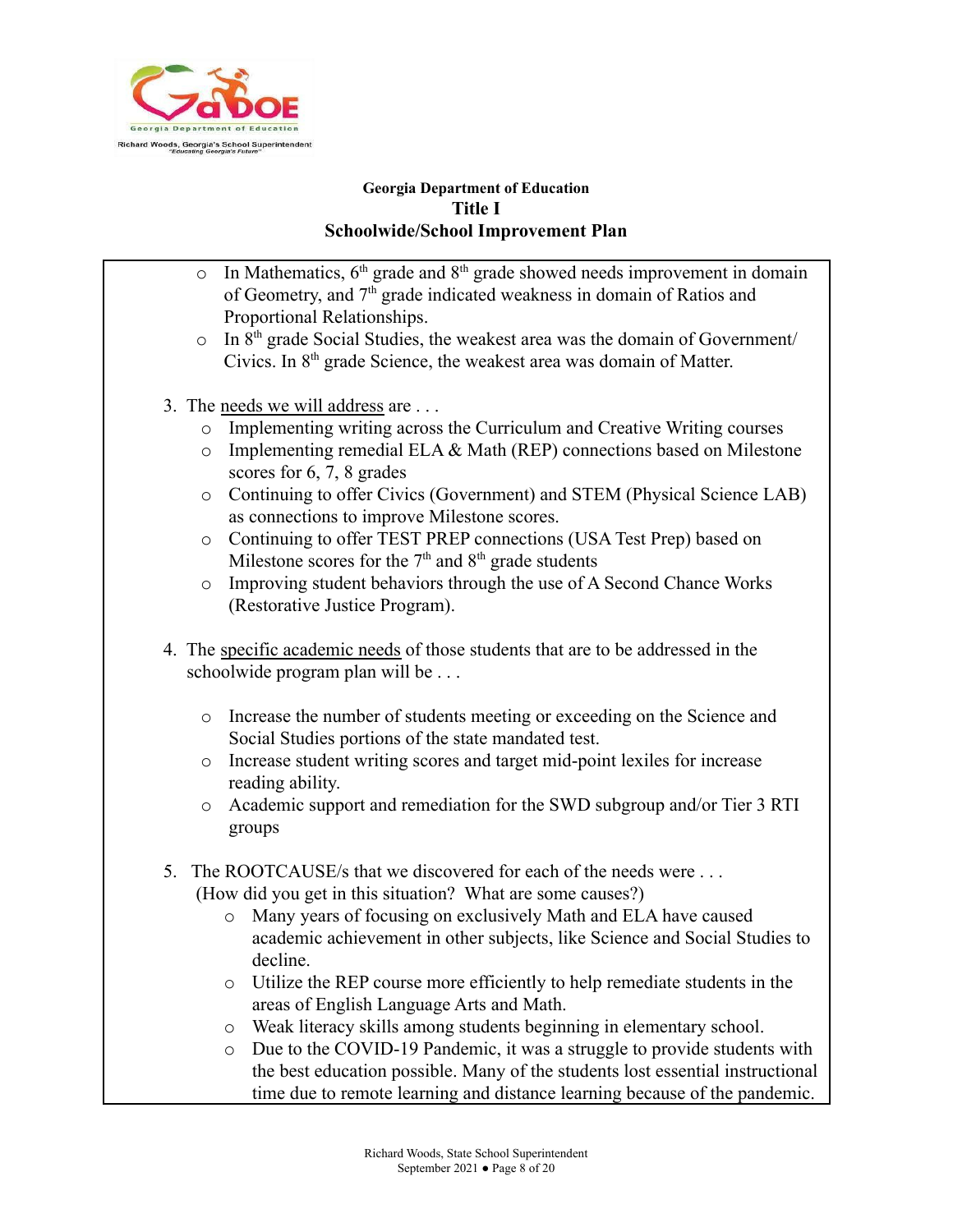

G. The measurable goals/benchmarks we have established to address the needs were ... GOAL 1: On the Georgia Milestone, the ELA department will increase ELA scores to meet or exceed the state standard  $6<sup>th</sup>$  grade 33%,  $7<sup>th</sup>$  grade 32%,  $8<sup>th</sup>$  grade 32%. GOAL 2: On the Georgia Milestone, the Math department will increase MATH scores to meet or exceed the state standard  $6<sup>th</sup>$  grade 22%, and  $7<sup>th</sup>$  grade 25%, and  $8<sup>th</sup>$  grade 22%. GOAL 3: On the Georgia Milestone, the Science department will maintain high performance in levels 3&4 showing at least a 5% growth in proficient and distinguished. GOAL 4: On the Georgia Milestone, the Social Studies department will increase proficient learners by at least 4%. GOAL 5: On the Georgia Milestone, the SWD sub-group will to increase proficient learners by 3%. \*2. Schoolwide reform strategies that are scientifically researched based and directly tied to the comprehensive needs assessment and academic standards *Response:* Teachers provide instruction that is anchored in the state standards and is inquiry-based. Inclusion classes for students with disabilities are co-taught by regular content teachers and special education teachers to ensure differentiation. In addition, Response to Intervention has been included in the daily scheduling so that each student is receiving enrichment or remediation in Math or Reading. RTI folder holders monitors and helps co-teaching pairs, as well as provides assistance for RTI. Professional development for implementation of RTI, state standards, and inclusion best practices is ongoing. During the school year, DCMS students are also served through the 21<sup>st</sup> CCLC After School Program and gifted services in Math, ELA, Science, and Social Studies. Accelerated Classes are provided at DCMS. Students can receive high school credit in the area of  $8<sup>th</sup>$  Math (Algebra I). Although our overall pass rates are similar to surrounding schools and the state, the data indicates that our students with disabilities subgroup are consistently performing below the regular education students at the school and state levels on the End of Grade assessments in math.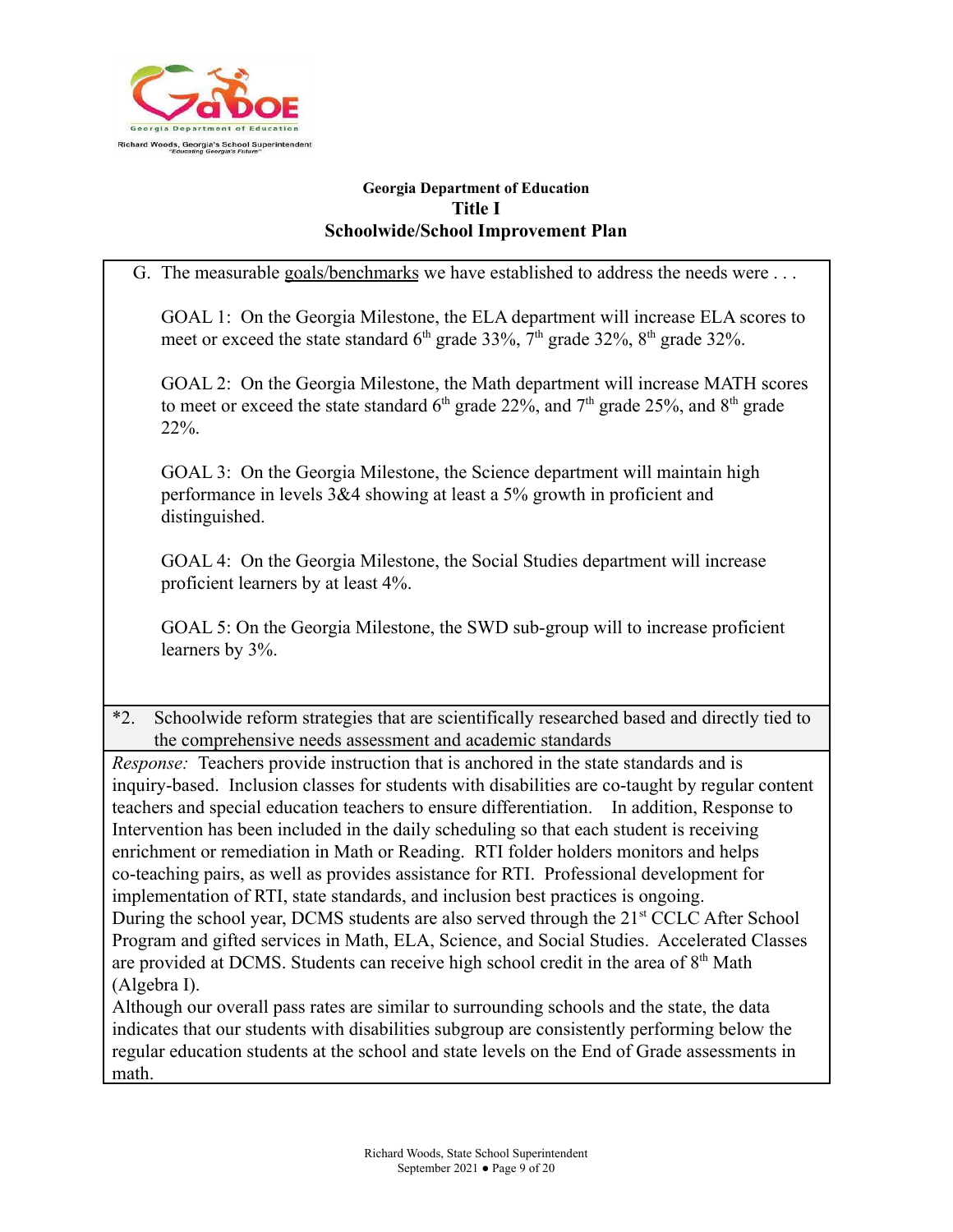

Our goal is to ensure that all students complete the necessary academic and testing requirements necessary to promote to the next grade and level of their education. Software programs and ancillaries, such as Study Island, Brain POP, Renaissance Learning, Studies Weekly, USA TEST PREP, and Scholastic Scope, are used to increase student achievement. Two sessions of summer school are also provided for students needing additional academic support.

Protecting instructional time and maximizing learning time are major concerns for all classes.

- 2(a). Schoolwide reform strategies that provide opportunities for all children in the school to meet or exceed Georgia's proficient and advanced levels of student performance.
- A. *Response:* The ways in which we will address the needs of all children in the school particularly the needs of students furthest away from demonstrating proficiency related to the State's academic content and student academic achievement standard are . . .
	- $\circ$  Warrior Camp is hosted for upcoming  $6<sup>th</sup>$  graders.
	- o Use of computer-based preparation programs such as Study Island, Brain Pop, and USA TEST PREP to help students study, practice, and master the standards covered on state mandated testing.
	- o Parent involvement in the registration process is required.
	- o Parent visitations are scheduled each grading period for parents and teachers to discuss student achievement, as well as Fall and Spring Parent Events.
	- o Students are encouraged to research a career pathway using Georgia Futures.
	- o 21st Century Community Learning Centers After School Program

2(b). Are based upon effective means of raising student achievement.

B. *Response:* Following (or in our appendices) are examples of the SCIENTIFICALLY BASED RESEARCH supporting our effective methods and instructional practices or strategies. (Cite Research to support selected strategies.) During the 2020-2021 we plan to focus on using Rigor, Relevance, and Relationships to support and improve instructional practices among teachers.

2(c). Use effective instructional methods that increase the quality and amount of learning time.

C. *Response:* We have increased the amount and quality of learning time by continuing to serve students in through WIN, 21<sup>st</sup> Century Community Learning Centers After School Program, and summer school. RTI time allows students daily instructional time for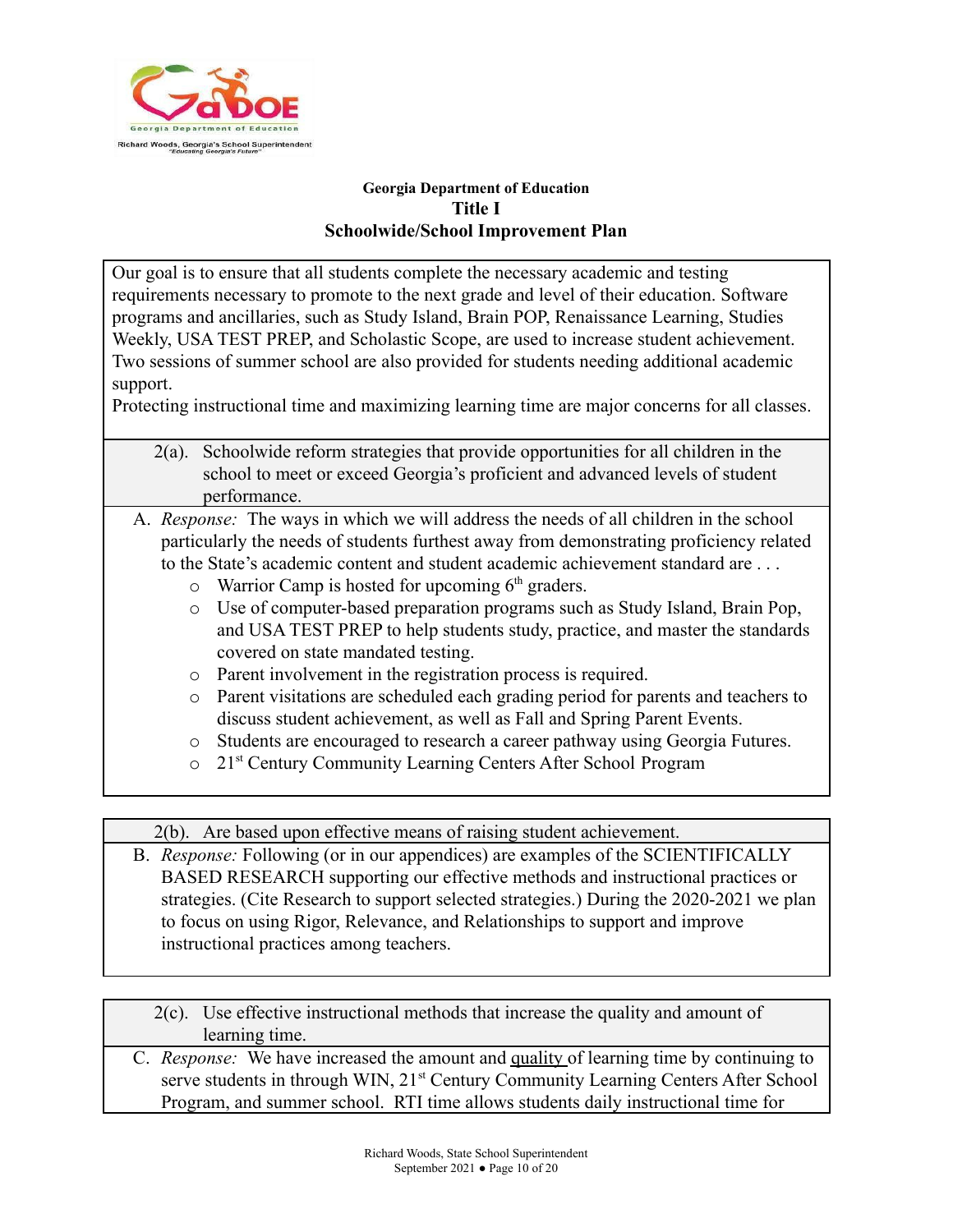

enrichment or remediation in ELA and Math. Each student receives two connections class and time has been added to Science and Social Studies classes. The  $21<sup>st</sup> CCLC$ after school program provides an opportunity for students to get help with homework and participate in enrichment activities. Summer school is available to give students the chance to get back on track for the upcoming year. We are continuing to look at ways to increase and maximize instructional time. Announcements are only made at the beginning and ending of the school day. There are modified bell schedules for assemblies and early dismissal to ensure students receive academic time in each class.

2(d). Address the needs of all children, particularly targeted populations, and address how the school will determine if such needs have been met and are consistent with improvement plans approved under the Elementary and Secondary Education Act of 1965 (ESEA). Field Trip Note: Districts **must include documentation** to support that any educational field trip used as an instructional strategy is aligned to the comprehensive needs assessment found in the schoolwide plan and **must be** connected to the support of assisting students to achieve proficiency or advanced status in relation to the State Academic content standards. Documentation **must be** provided during the budget approval process. Required based on FY12 US ED monitoring.

*Response:* Dodge County Middle School administrators and faculty work collaboratively with district leaders, the leadership team, and additional stakeholders to support the development and implementation of the School Improvement Plan. Administration, team leaders, grade level leaders, and departmental leaders consistently review and monitor student progress throughout the year by analyzing multiple types of data.

Collaboration is evident among content teachers and instructional support teachers as they plan for their inclusion classes. This work is supported by the Inclusion Coach and the administration. Resource and inclusion classes are offered to students identified as needing special education services at Dodge County Middle School. The teachers will meet over the summer to analyze data and set specific content goals for the upcoming school year.

Administrators are instructional leaders at DCMS and are involved in assuring that student academic needs are met. As administrators work through TKES, they perform regular, formative walk-throughs and evaluations, leading up to the summative evaluation at the end of the year.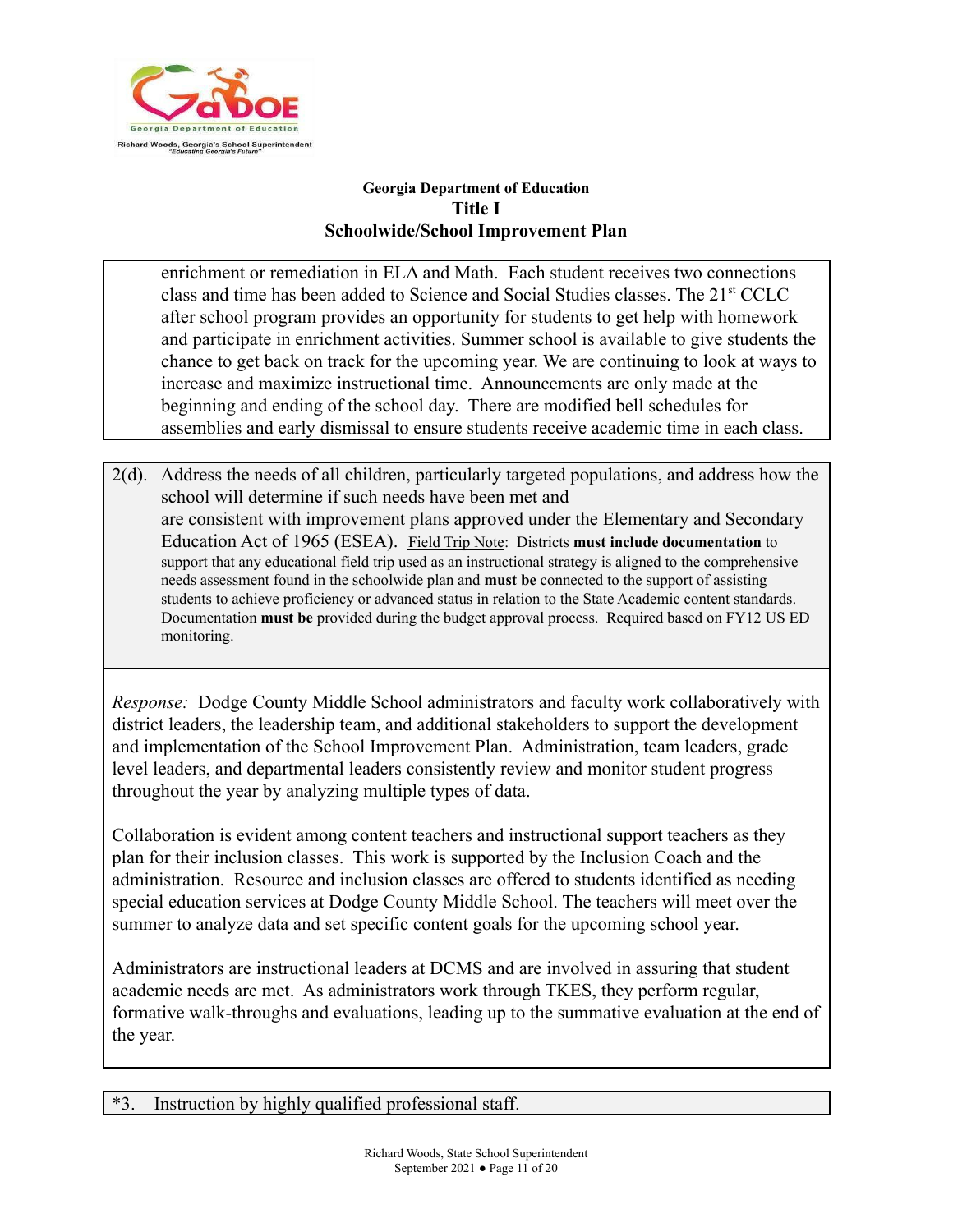

*Response:* A qualified professional staff provides instruction at Dodge County Middle School. The instructional staff of Dodge County Middle School is moving towards meeting the highly qualified criteria established in *No Child Left Behind (NCLB)* federal statute.

All teachers at DCMS are in teaching in field. All of our administrative and instructional staff have earned degrees in their fields from reputable educational institutions. The quality of the staff is further reflected in the education degrees of Dodge County Middle School's teachers and their years of experience. The staff has an average of 16 years of experience. A protocol for reviewing applications and decision making after interviews is implemented in order to secure quality teachers.

\*3(a). Strategies to attract highly qualified teachers to high-needs schools.

A. *Response:* We will provide instruction by highly qualified teachers who meet the standards established by the state of Georgia. There are currently many highly qualified teachers seeking employment in our area.

Dodge County Middle School has a low attrition rate. Vacancies occur when someone retires or occasionally moves from Dodge County. Some teachers who are products of the Dodge County School System attended college and returned to Eastman to teach at their alma mater. The system posts vacancies on the Teach Georgia website, in the *Dodge County News*, and on the system web page (www.dodge.k12.ga.us) with a link to the school.

Dodge County Middle School implements a new teacher induction program for teachers new to the profession and/or new to the school. A mentor teacher system is going to be used to pair new teachers with veteran teachers. These groups will meet monthly to discuss professional issues and concerns. New teachers will participate in a peer observation process. This mentoring system is designed to provide professional support up to three years. Teachers new to the profession will remain in the process for 3 years, and teachers new to the system with prior experience stay only one year.

Factors that attract and contribute to the retention rate of highly qualified teachers at Dodge County High School are the state-of-the-art facility and supportive administrators and colleagues. Other factors include a safe learning and working environment and classes with technology and other instructional supplies. The climate of the school is positive and well disciplined. Many teachers live in Dodge County and have their children enrolled in local schools.

\*4. Professional development for staff to enable all children in the school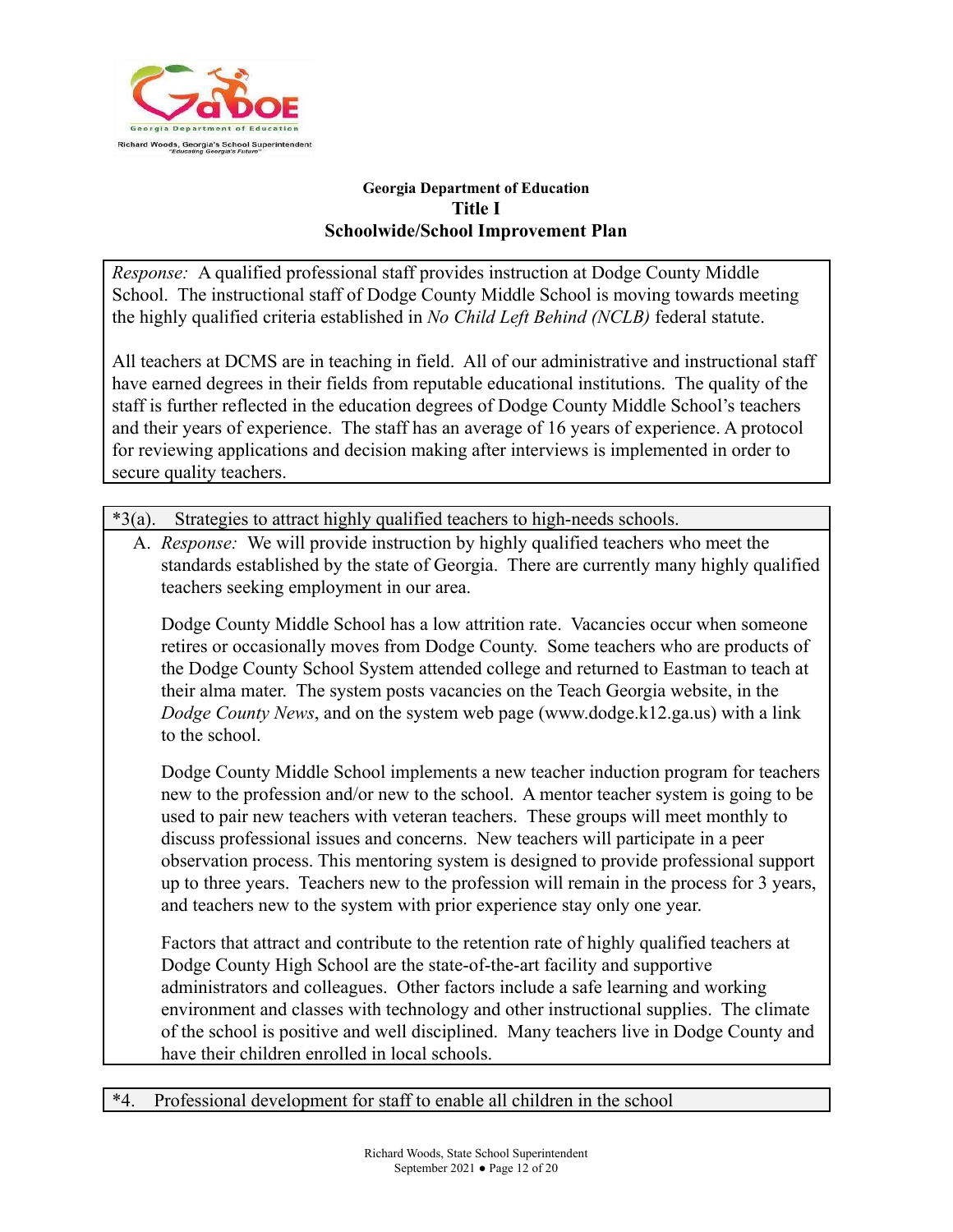

## *Response:*

- A. We have included teachers, principals, paraprofessionals and, if appropriate, pupil services personnel, parents, and other staff in our staff development that addresses the root causes of our identified needs. For example, the faculty and leadership team attends monthly meetings where necessary student achievement information is provided and instruction is offered regarding daily operations and new instructional tools. In addition, parents are asked to attend student orientation meetings and additional professional learning opportunities through the  $21<sup>st</sup> CCLC$  after school program to ensure students remain on track academically.
- B. Dodge County Middle School's professional development activities are aligned with the state's academic content, state standards, and student achievement standards as measured by the state mandated exams. High impact, research-based professional development activities are implemented with the expectation that they will have substantial, measurable, and positive impact on academic achievement. Staff members provide feedback regarding desired professional development through an annual survey. Recent or planned professional development activities include:
	- GRASP/RTI Training-Edwina Termun and Tonya Brown
	- Georgia Milestones Webinars-Department of Education
	- Georgia Milestones Information Sessions-Heart of Georgia RESA
	- CCRPI Sessions- Heart of GA RESA
- C. We have devoted sufficient resources to carry out effectively the professional development activities that address the root causes of academic problems. Resources include time away for classroom teachers, including substitute pay. In addition, the inclusion coach has been assisting in providing professional learning for RTI implementation through the Freckle and DRC Beacon program used for progress monitoring. Title I funds were utilized also to purchase Brain Pop, Study Island, and Scholastic magazine to help address academic problems in reading and math. During the 2021-2022 teachers continue to implement the Big 3 which includes collaborative planning, professional development, and data review.
- D. We have included teachers in professional development activities regarding the use of academic assessments to enable them to provide information on, and to improve, the achievement of individual students and the overall instructional program in the following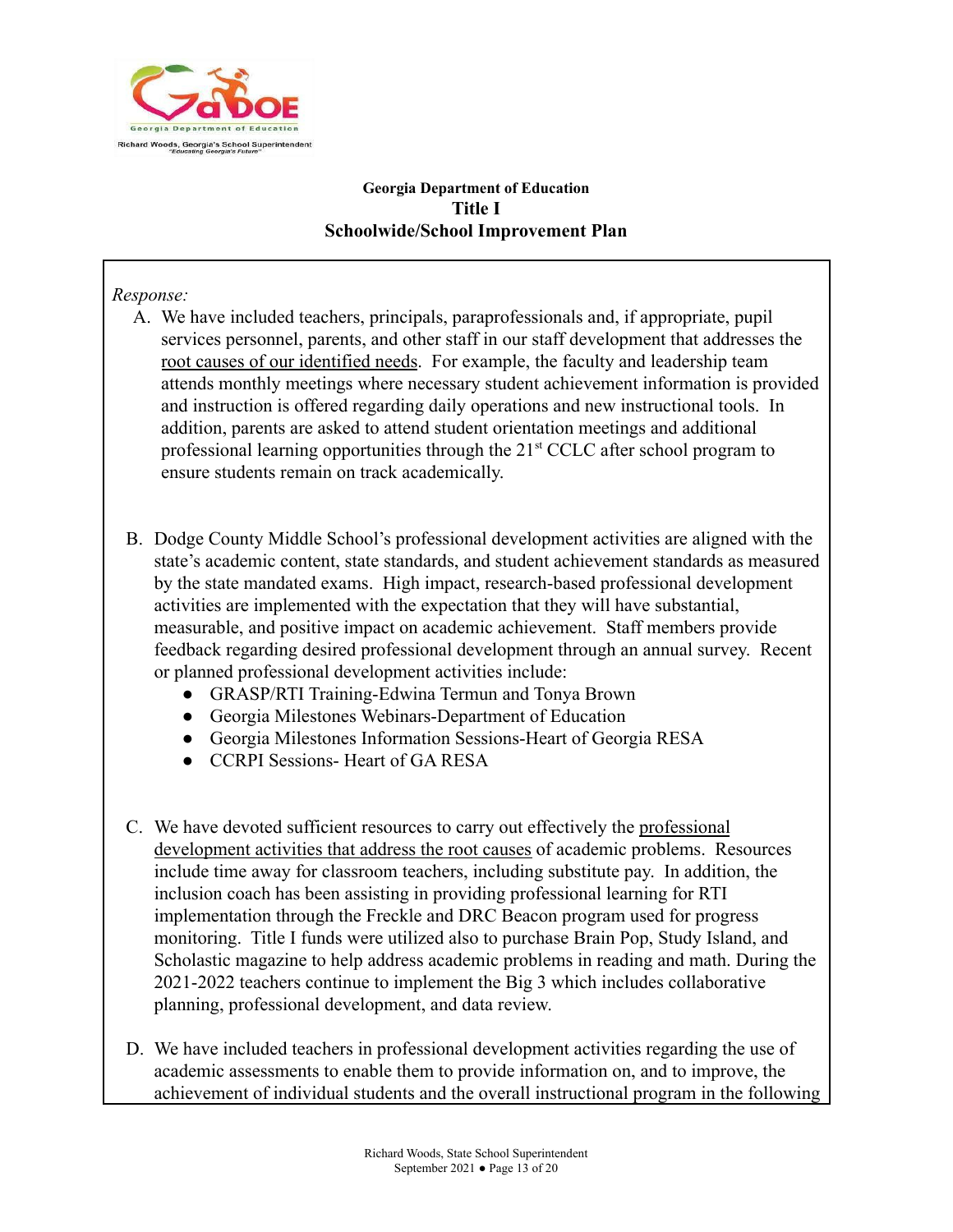

ways: use of the state Longitudinal Data System to identify trends in students' academic and attendance data, RTI implementation and GRASP assessment and data collection program, state standards, and Georgia Milestones training in all areas.

## \*5. Strategies to increase parental involvement.

*Response:*

- A. Dodge County Middle School has involved parents in the planning, review, and improvement of the comprehensive schoolwide program plan by allowing our school council to review and have input in all plans. In addition, the schoolwide plan and parent involvement policy are made available at parent meetings for review. Parents are informed about the plans and asked to provide input regarding student achievement, budgets, and strategic planning. Advisement from all parents is sought after and taken into consideration through a variety of ways including surveys, Title I parent meetings, parent conferences, and open house.
- B. We have developed a parent involvement policy included in our appendices that includes strategies to increase parental involvement describes how the school will provide individual student academic assessment results, including an interpretation of those results makes the comprehensive schoolwide program plan available to the LEA, parents, and the public (internet, newspaper, newsletters) Parent-Student-Teacher compact Parent Involvement checklist included
- \*6. Plans for assisting preschool children in the transition from early childhood programs to local elementary school programs.

*Response:*

A. Dodge County Middle School does not have any plans for assisting preschool children in the transition from early childhood programs. However, many things are done to help rising 6<sup>th</sup> graders be successful in school. Upcoming sixth graders attend 'Warrior Camp' during the summer at the middle school. The camp is useful in that it informs the students of rules, regulations, and procedures. Activities are also planned to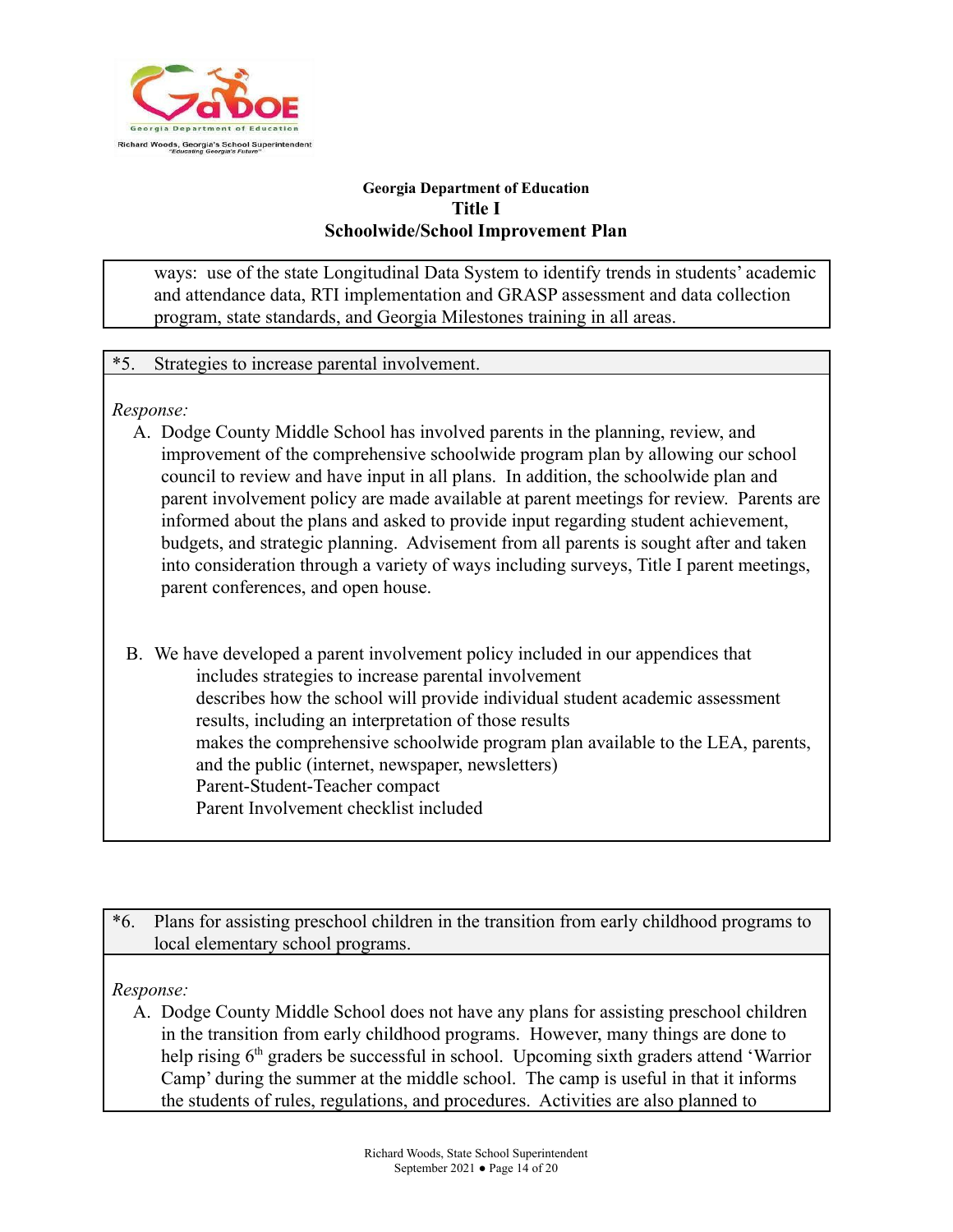

familiarize the students with the layout of the campus. Parents of these rising  $6<sup>th</sup>$ graders are invited in the spring to the school for a tour of the facility and a discussion about parental involvement opportunities. They are also invited back again during pre-planning to get their child's schedule and to visit all of the student's teachers to see what kind of supplies are needed and learn of any special procedures that must be followed.

\*7. Measures to include teachers in the decisions regarding the use of assessment to provide information on, and to improve, the performance of individual students and the overall instructional program.

## *Response:*

- A. Teachers at Dodge County Middle School disaggregate assessment data for all students with emphasis on the results of those students who do not master standards or are borderline achievers. Some examples are listed below:
	- The administrative team analyzes student growth data and makes plans for each grade level to review the data.
	- DCMS has a high performing Leadership Team that meets monthly. Each grade level and department has a representative on the team. Members serve as a conduit for communication between the teachers, staff, and the administration. All items brought before the team are discussed and a consensus is reached for decision making.
	- Grade level meetings are conducted weekly. The collaborative time is used for planning and discussing assessment data. An agenda is provided, minutes recorded, and filed with the principal.
	- Various computer instructional programs are used for interventions and remediation.

\*8. Coordination and integration of Federal, State, and local services and programs. *Response:*

A. Dodge County School System integrates federal, state, and local services and programs. Federal Title programs include Title I-Part A, Title II-Part A, Title IV-Part A, Title VI-Part B, and IDEA. Federal grants including 21<sup>st</sup> Century Community Learning Centers are also integrated educational federal programs. QBE (Quality Basic Education Act) funds are used to fund programs and staff as

required by state law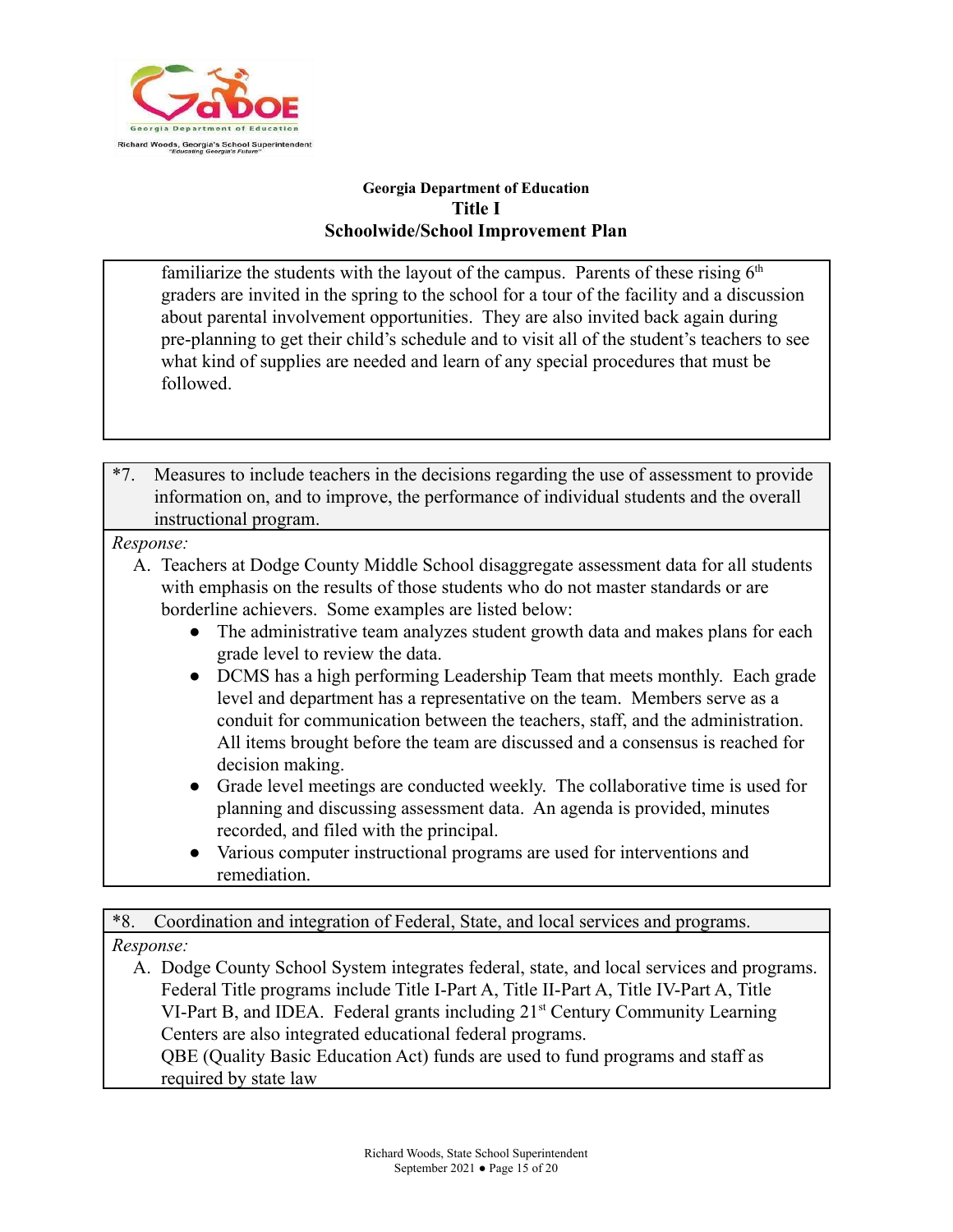

SPLOST (Special Local Option Sales Tax) funds are used to supplement QBE funding to provide financing for construction/renovations at the schools.

| 8(a). List of State and local educational agency programs and other federal programs that will |
|------------------------------------------------------------------------------------------------|
| be included.                                                                                   |
| Response:                                                                                      |
| Title I                                                                                        |
| Title II                                                                                       |
| Title III                                                                                      |
| <b>Migrant Education</b>                                                                       |
| <b>ESOL</b>                                                                                    |
| 21 <sup>st</sup> CCLC                                                                          |
| Communities in Schools                                                                         |
| <b>GLRS</b>                                                                                    |
| <b>HGRESA</b>                                                                                  |

8(b). Description of how resources from Title I and other sources will be used.

*Response:* Dodge County Middle School's Title I funds are used in a supplementary manner to provide enrichment and remediation in academic classes. Monies are spent in order to hire extra teachers and paraprofessionals, purchase supplemental teaching materials, and fund parent involvement activities. Examples include Study Island, Brain Pop, Renaissance Learning, Studies Weekly, USA TEST PREP, and Scholastic Scope. Teachers are able to request supplemental instructional materials. Their requests are presented before the Leadership Team and administration for approval to be adopted.

8(c). Plan developed in coordination with other programs, including those under the School-to-Work Opportunities Act of 1994, the Carl D. Perkins Vocational and Applied Technology Act, and National and Community Service Act of 1990.

*Response:* N/A

\*9. Activities to ensure that students who experience difficulty mastering standards shall be provided with effective, timely assistance, which shall include:

*Response:*

A. We are providing activities to ensure that students who experience difficulty mastering proficient or advanced levels of academic achievement standards shall be provided with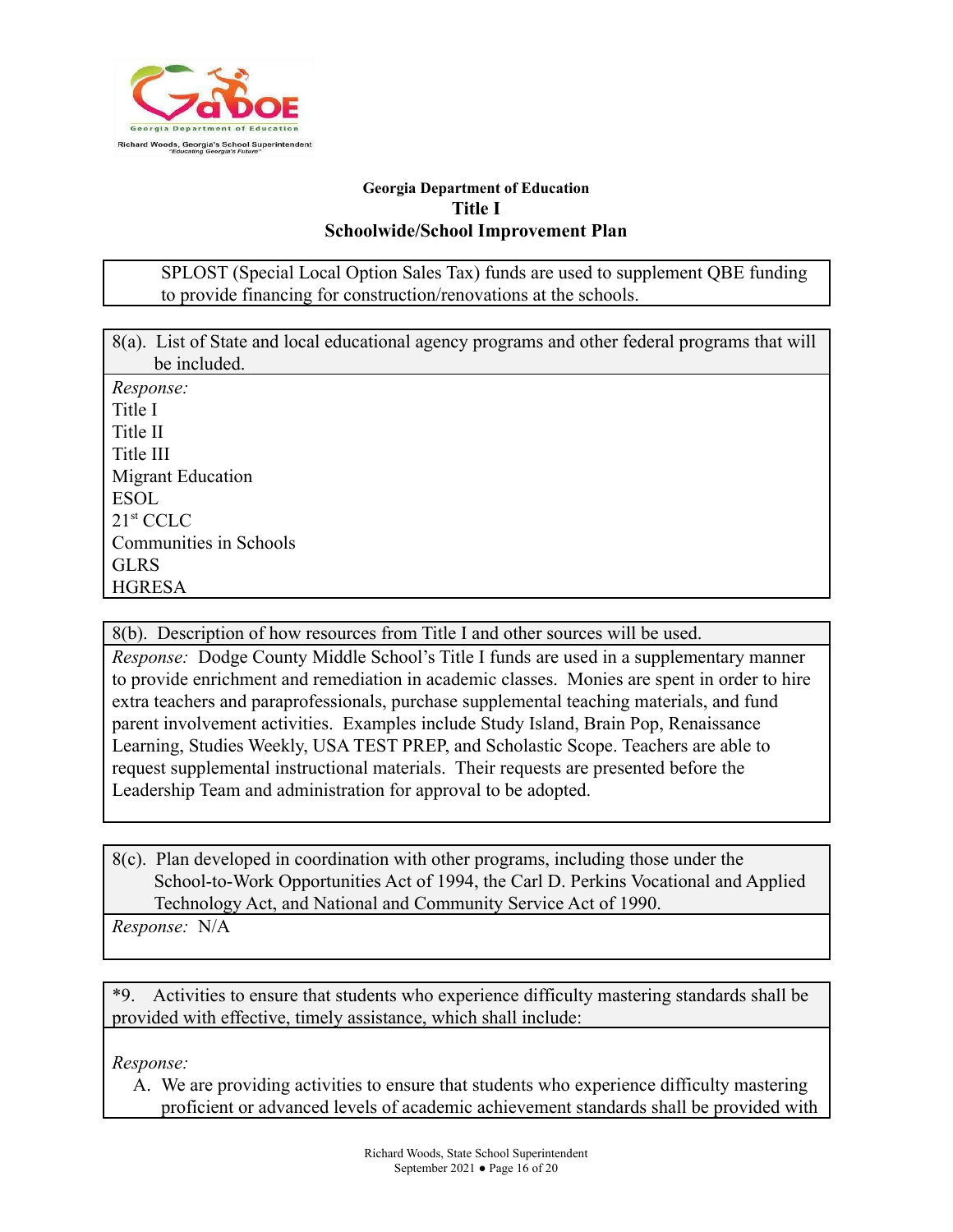

effective, timely additional assistance. Those activities include RTI and  $21<sup>st</sup>$  Century Community Learning Centers after school program. RTI allows students to receive instructional extension or remediation, depending on their current level of understanding in ELA and Math. Students are involved in consistent progress monitoring through the RTI process and the REP course for students in need. The  $21<sup>st</sup>$ CCLC program provides an opportunity for struggling students to get extra help and provides activities and supervision for students after regular school hours.

9(a). Measures to ensure that students' weaknesses are identified on a timely basis.

*Response:*

- All students are tested, tiered, and progress monitored through RTI. These students are consistently assessed on their progress and performance in Reading and Math.
- Inclusion classes for Students with Disabilities are co-taught by regular classroom and special education teachers to ensure that students are being taught the necessary standards.
- Parent conferences are scheduled each grading period for parents and teachers to discuss student achievement.

9(b). Periodic training for teachers in the identification of weaknesses and appropriate assistance for identified weaknesses.

*Response:* Teachers and professional staff routinely attend professional development training in RTI. Weekly meetings are arranged to help with the understanding and implementation of the RTI process. In addition, administrators ensure all teachers have support in needed areas by conducting focus walks and providing immediate feedback. Professional development days are also built in to the system calendar to provide training opportunities for the professional staff.

9c). Teacher-parent conferences that detail what the school will do to help the student, what the parents can do to help the student, and additional assistance available to the student at the school or n the community.

*Response:*

Teacher-parent conferences that detail what the school will do to help the student:

• Frequent communication with the parents by phone, email, and face-to-face meetings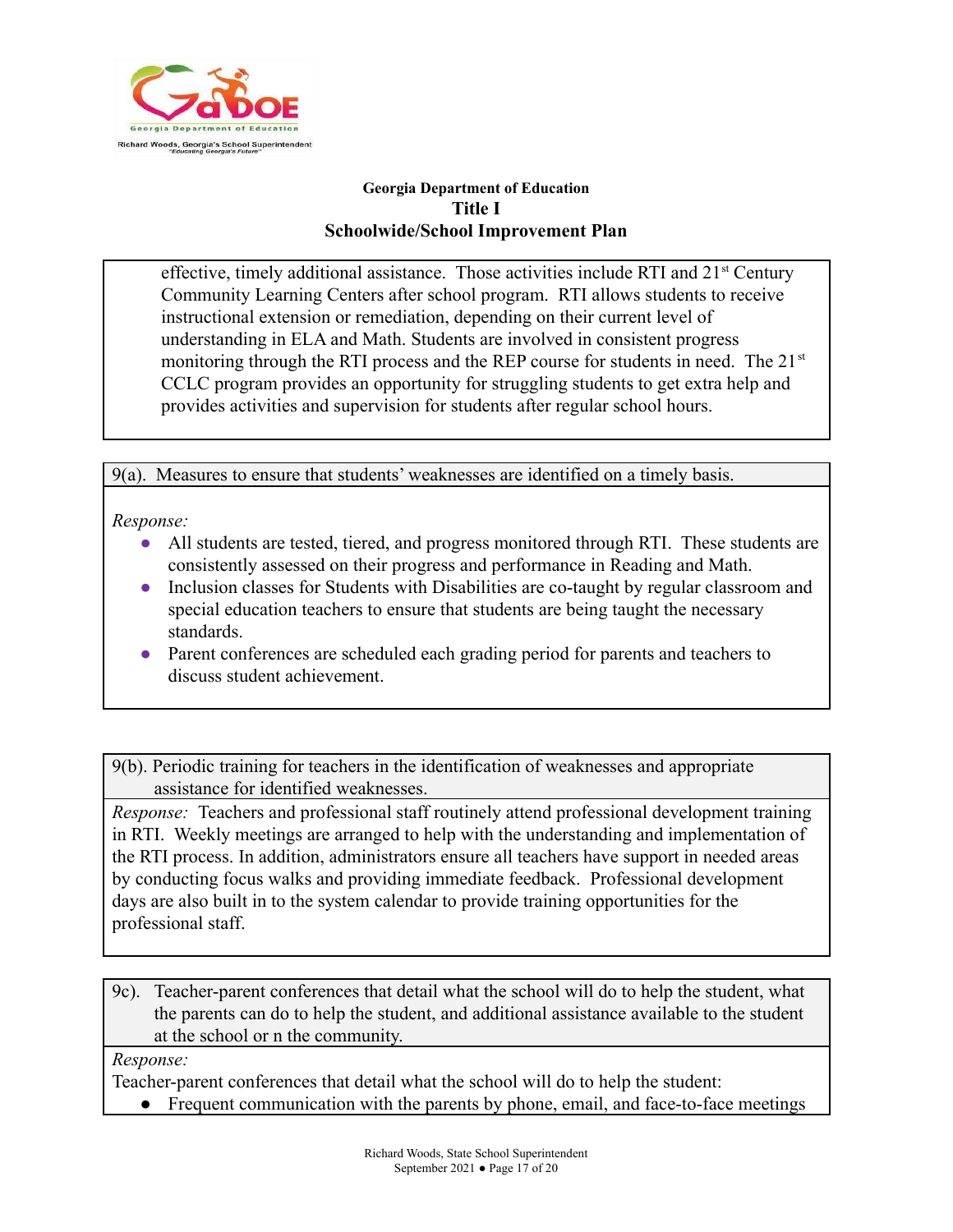

- Administrator-Teacher-Parent-Student Compacts
- Utilizing Power Parent to monitor student's grades and attendance
- A literacy night for students and parents to spotlight student work and help increase literacy among students and parents.

Teacher-parent conferences that detail what the parent can do to help the student:

- Utilize the system website, www.dodge.k12.ga.us, to gather information about school and classroom happenings.
- As much as possible, parents assist students with homework
- Sign and return progress reports and report cards
- Attend school sponsored meetings (Open House,  $6<sup>th</sup>$  grade orientation, guest speakers)
- Consider becoming a volunteer or mentor

Teacher-parent conferences that detail additional assistance available to the student at the school or in the community:

- Teacher and administrators share information about safety nets for struggling students, including summer school and 21st CCLC after school program.
- Scheduling to maximize instructional time
- Tutors/Mentors who work with individual students
- Social worker and parent involvement coordinator work to assist parents and students.

10. Description of how individual student assessment results and interpretation will be provided to parents.

*Response:* Ongoing assessment of student achievement and communication of assessment results are available to parents through mid-term progress reports and quarterly report cards. Teachers communicate directly with parents through telephone calls, notes sent home, and email as they monitor student progress. Parents and students also have access to *Power Parent*, a web link for parent and students to monitor grades and attendance. Individual score reports and state brochures about interpreting results are sent home. Parents are also informed of available programs and resources for test remediation. Group sessions are conducted with parents to provide information regarding state testing, results, and what they mean in terms of student achievement. Furthermore, DCMS utilizes the annual fall Title I meeting, Open House, parent workshops, school council meetings, and the student handbook to provide parents timely verbal and written information concerning: an explanation of the school's curriculum; assessments used to measure student progress;

individual assessment results; the interpretation of those results; and the proficiency levels students are expected to meet.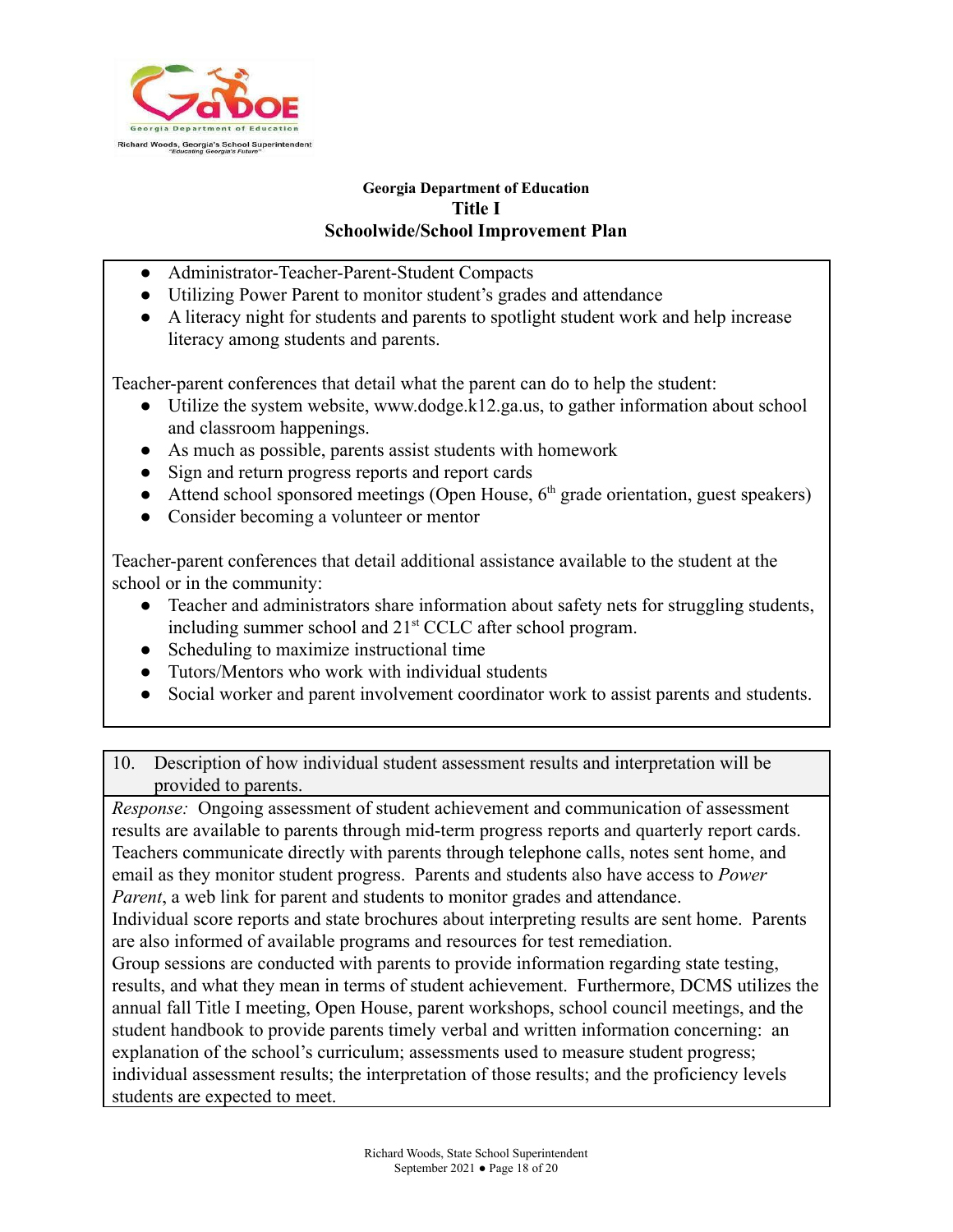

11. Provisions for the collection and disaggregation of data on the achievement and assessment results of students.

*Response:* The system testing coordinator and school counselors ensure that all state level testing data is collected according to state guidelines. The Georgia DOE disaggregates the data and provides documentation to the system and the school. System and school administrators and teachers review testing data and develop plans for the upcoming year.

12. Provisions to ensure that disaggregated assessment results for each category are valid and reliable.

*Response:* The state mandated assessments meet reliability and validity requirements. Test data is relayed to parents, teachers, and students only after official results have arrived from the state DOE.

13. Provisions for public reporting of disaggregated data.

*Response:* Disaggregated test data is reported to the public in accordance with state guidelines. The Georgia Department of Education compiles annual reports of student achievement which are published on-line and in local news outlets and newspapers. The College and Career Readiness Performance Index (CCRPI) provides a numerical score for each school based upon a variety of factors related to the school's efforts to improve student achievement.

14. Plan developed during a one-year period, unless LEA, after considering the recommendation of its technical assistance providers, determines that less time is needed to develop and implement the schoolwide program.

*Response:* Dodge County Middle School has been designated as a school wide Title I school. This plan serves to review and update requirements for continued school wide status.

15. Plan developed with the involvement of the community to be served and individuals who will carry out the plan including teachers, principals, other school staff, and pupil service personnel, parents and students (if secondary).